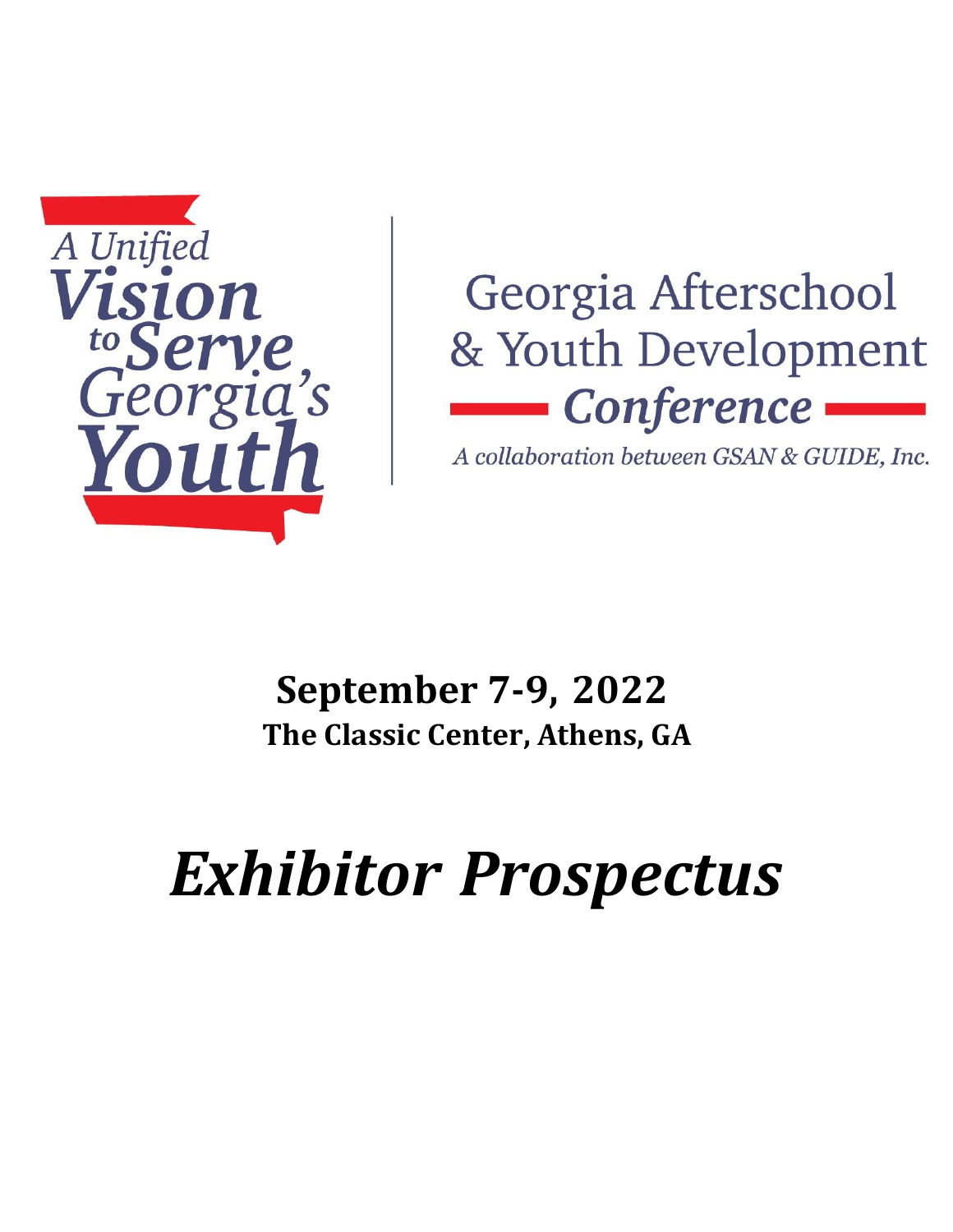#### *You don't want to miss the 2022 Georgia Afterschool & Youth Development Conference!*

This conference features high quality, dynamic programming that will draw approximately 800 participants, including afterschool and youth development professionals, administrators, funders, stakeholders and community partners. Participants will come from grant funded programs through the Georgia Department of Education, Division of Family and Children Services, Department of Public Health, Department of Early Care and Learning and Department of Behavioral Health and Developmental Disabilities, as well as schools and other youth-serving and afterschool organizations.

The Georgia Afterschool & Youth Development Conference has the potential to significantly boost your organization's exposure while raising awareness of your resources and services for afterschool and youth development organizations and professionals. We highly encourage you to take advantage of this one-of-a-kind opportunity to promote yourself, increase brand awareness, and distribute information to a unique segment—literally hundreds of professionals from across the state who are committed to improving the lives of youth across the state of Georgia.

Our 2022 conference will feature several well-respected locally and nationally recognized speakers, workshops tied to the Georgia Afterschool & Youth Development Quality Standards, and excellent opportunities for networking. This year will also feature optional Conference which will focus participant experience on the subjects of STEM, Mentoring, or Mental Health.

Exhibiting at the 2022 Georgia Afterschool & Youth Development Conference gives you an opportunity to network and share with professionals across the state. You will have the opportunity to share your resources and services and promote yourself and your organization to this engaged and enthusiastic audience.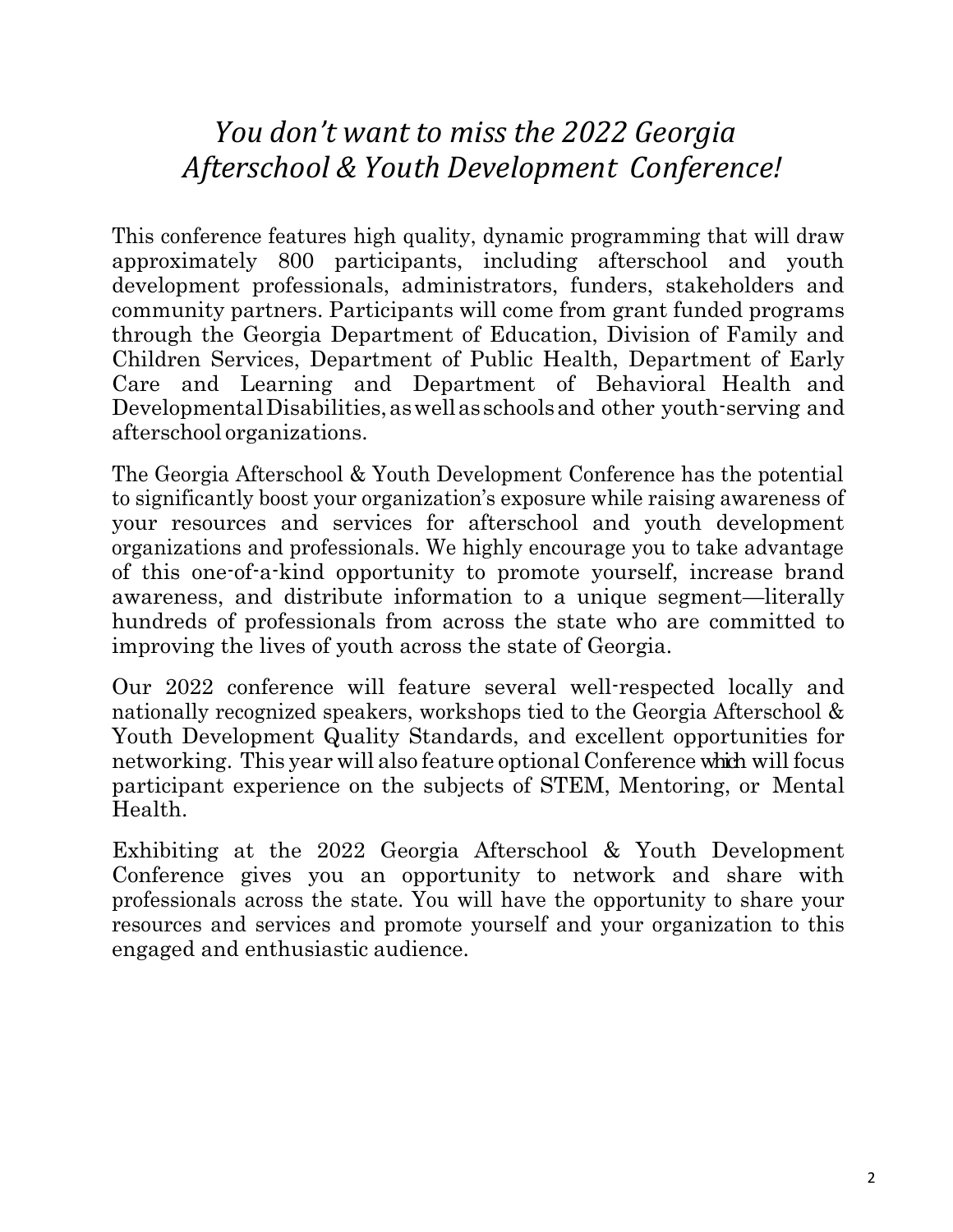#### *Exhibitor Opportunities*

This year's schedule includes dedicated time for participants to interact with exhibitors, guaranteeing exposure to the importantwork youdo every day and your resources.There aremultipleways to interact as anexhibitor.Please reviewthe following to find outwhich approach is right for your organization! Options listed by level of interaction.

#### **Breakfast Session............................................................................... \$1,000**

Themostimportantmealofthedaysponsoredbyyourorganizationwiththeopportunityto present on material of your choosing for up to 45 minutes. This is the most direct line of communication between exhibitors and participants.Spots are limited; sign up early!

#### **Exhibitor Table ........................... \$500 Regular / \$400 Non-profit & Government**

One 6' table, one conference registration. This option ensures the opportunity for interaction with participants

Exhibitor fees include:

- $\cdot$  Access to afterschool and youth development professionals for the duration of the 3-dayevent
- Listing in the Georgia Afterschool & Youth Development Conference program
- A booth with a 6' covered table and chair
- One conference registration

\*Power, internet, materials storage, etc. will cost additional fees and will be coordinated directly through The Classic Center. Information regarding this set-up will be provided upon submission and acceptance of Exhibitor Application.

#### **Extras:**

| Additional 8' table (adjoining)                                                         |  |
|-----------------------------------------------------------------------------------------|--|
|                                                                                         |  |
| Discounted conference registration for additional staff                                 |  |
|                                                                                         |  |
| Participant tote bag item                                                               |  |
|                                                                                         |  |
| If you cannot attend the conference, we have a great option for you! Your product       |  |
| information (flyers, catalogs, postcards, etc.) will be displayed at a conference "Take |  |

One" table as a resource for our participants.

Exhibitors are responsible for getting materials to the Georgia ASYD Conference staff and / or The Classic Center in a timely manner. The conference will not pay any costs associated with having exhibitors' materials shipped or stored at the site.

#### *DEADLINE: August 16, 2022 Interested in more than just an Exhibit Booth? To find out how to be a Conference Sponsor, click [here!](file:///D:/%20http/georgiaasyd.org/conference/exhibits/)* <sup>3</sup>